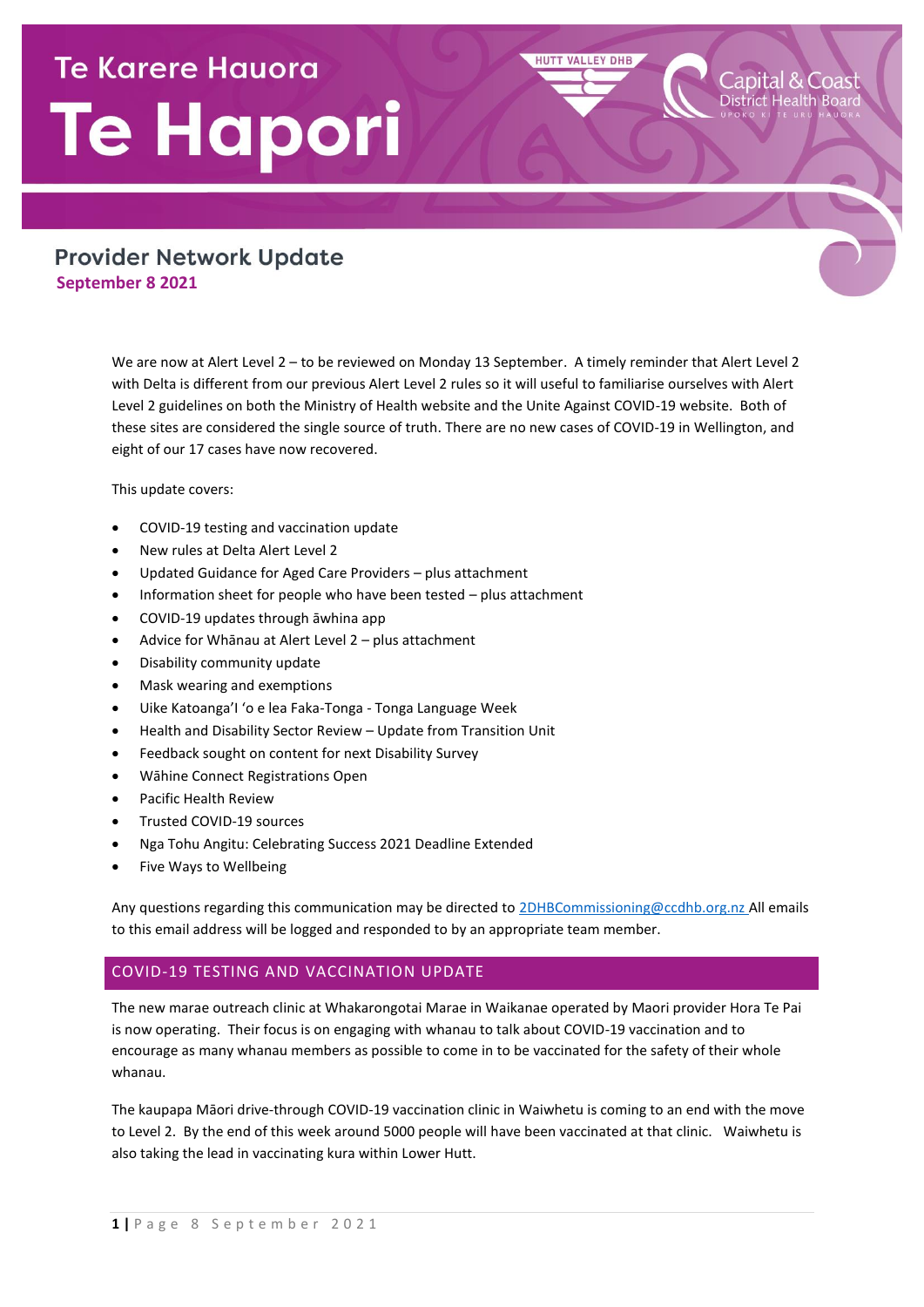The Maori providers Kokiri Marae Keriana Olsen Trust and Te Rūnanganui o Te Āti Awa ki te Upoko o Te Ika a Māui have strong ties to the homeless and the disadvantaged through the existing social services they provide. Through the vaccination programme they continue to reach out and support those who are homeless or in emergency and transitional housing.

| will                      | <b>Vaccination praised</b>                                                                                                                                                                                                                                                          | $a^{\prime\prime}$<br>Zea               | <b>SHOUT OUT TO MARAEROA</b>                                                                                                                                                                 |
|---------------------------|-------------------------------------------------------------------------------------------------------------------------------------------------------------------------------------------------------------------------------------------------------------------------------------|-----------------------------------------|----------------------------------------------------------------------------------------------------------------------------------------------------------------------------------------------|
| ıe<br>no<br>awn           | As I sat waiting for the mandatory 15<br>minutes in the meeting house at<br>Maraeroa Marae following my second<br>Pfizer jab, I couldn't help but comment on<br>how efficient, safe and compassionate the<br>whole experience had been.<br>As a pale, stale (70-year-old) male Kiwi | mil<br>mo<br>div:<br>exo<br>Cov<br>fina | <b>MARAE</b><br>Lovely feedback in the Dominion<br>Post by a member of the public<br>having his COVID-19 vaccination at<br>Maraeroa Marae clinic. High praise.<br>And well done to the team. |
| $\operatorname{S}$ of     | the whole experience had been mind-<br>blowing.                                                                                                                                                                                                                                     | Ans                                     |                                                                                                                                                                                              |
| to<br>try                 | If this is how our health services are<br>going to be delivered to vulnerable and<br>disenfranchised groups in the future we                                                                                                                                                        | gov<br>a bi<br>clea                     |                                                                                                                                                                                              |
| Was<br><b>as</b><br>t and | will all be in good hands.<br>My heartfelt thanks to all those<br>involved - we are truly all in this together.<br><b>Gordon McFadyen, Camborne</b>                                                                                                                                 | avi<br>of p<br>Joh<br>Kha               |                                                                                                                                                                                              |

#### FREE RIDES TO VACCINATIONS

A reminder that Age Concern Wellington Region is working in partnership with Wellington City Council to offer free transport to seniors needing to get their vaccination. For people aged over 65 with a booking and no one else to help them, and who live in the Wellington City are up to Tawa/Linden in the north, call Ann on 04 499 6648 to arrange a ride.

#### IN HOME VACCINES

These are also available for people who are not able to go to a vaccine appointment because of mobility issues, in-home vaccines may be available.

Call Hutt Valley DHB – 04 566 6999 or Capital & Coast DHB – 04 385 5999

FULL INFORMATION AROUND VACCINATION SITES CAN BE FOUND HERE:

Wellington[: https://www.healthpoint.co.nz/covid-19-vaccination/wellington/](https://www.healthpoint.co.nz/covid-19-vaccination/wellington/)

Hutt Valley:<https://www.healthpoint.co.nz/covid-19-vaccination/hutt/>

FULL INFORMATION AROUND TESTING SITES IS AVAILABLE HERE.

Wellington[: https://www.healthpoint.co.nz/covid-19/wellington/](https://www.healthpoint.co.nz/covid-19/wellington/)

Hutt Valley:<https://www.healthpoint.co.nz/covid-19/hutt/>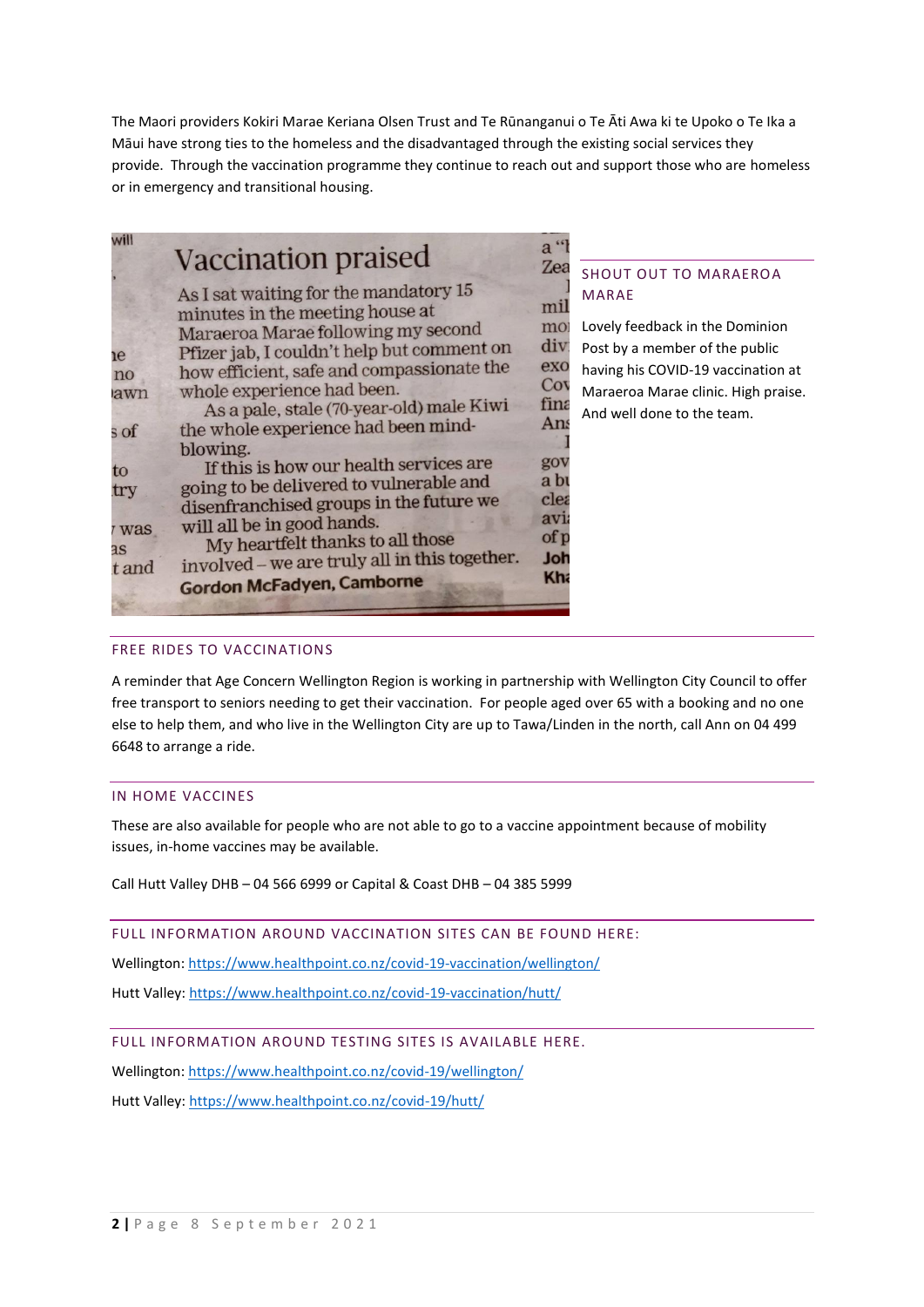# NEW RULES AT DELTA ALERT LEVEL 2

Some changes have been made to strengthen the Alert Level 2 settings due to the high transmissibility of the Delta variant, particularly in shared spaces. These include:

- Face coverings are mandatory in public facilities. You can remove your mask to eat or drink at hospitality venues. Staff must wear face coverings.
- Mandatory record keeping for a range of locations.
- Indoor hospitality and venues have a limit of 50 people. This includes for weddings, funerals and tangihanga.
- Outdoor events have a limit of 100 people.
- Indoor public facilities, such as gyms, museums, and libraries now have a two metre physical distancing requirement.

Find out more on th[e Unite Against Covid-19 website](https://covid19.govt.nz/travel/travelling-across-alert-level-boundaries/personal-travel-permissions-over-an-alert-level-4-and-3-boundary/)

#### MANDATORY RECORD KEEPING

From today, Wednesday 8 September 2021 additional businesses and locations will be required to take steps to ensure people can easily make a record when they visit. Good record keeping supports faster communication with those who are identified as contacts of a positive case. This applies to everyone aged 12 and over.

Mandatory record keeping will apply to range of new locations including:

- health and aged care facilities
- local and central government facilities
- some exercise facilities
- social services providers with customer service counters
- hospitality and entertainment businesses.

The full list of locations, guidance for ensuring that alternative recording keeping methods protect people's privacy, and more information about mandatory record keeping are available on the [Unite Against Covid](https://covid19.govt.nz/business-and-money/businesses/record-keeping-and-contact-tracing/)  [website](https://covid19.govt.nz/business-and-money/businesses/record-keeping-and-contact-tracing/)

#### MANDATORY RECORD KEEPING AT AGED CARE FACILITIES AND HEALTH CARE FACILITIES

The new rules will apply only for 'visitors to aged care and health care facilities'. It does not apply to patients or staff, as there are already record keeping practices in place for them (for example, appointments, swipe cards or rostered shift records).

Where possible, the patient should still scan in, but it this isn't mandatory provided that an alternative record with the time and contact details of the person is made by the facility. In a situation where someone is brought into a health care facility for care without an existing appointment, then the facility is likely to record that the person has been there during the time that they are receiving care.

Anyone who accompanies the patient or visits them will need to scan or sign in (preferably both), so that there is a record of them being at that facility.

Contractors should sign in to ensure they themselves have a record of their time on site as an extra precaution that other records of their visit may not have been kept.

A health care facility is defined as any facility or location that provides, or arranges the provision of, personal health services or public health services.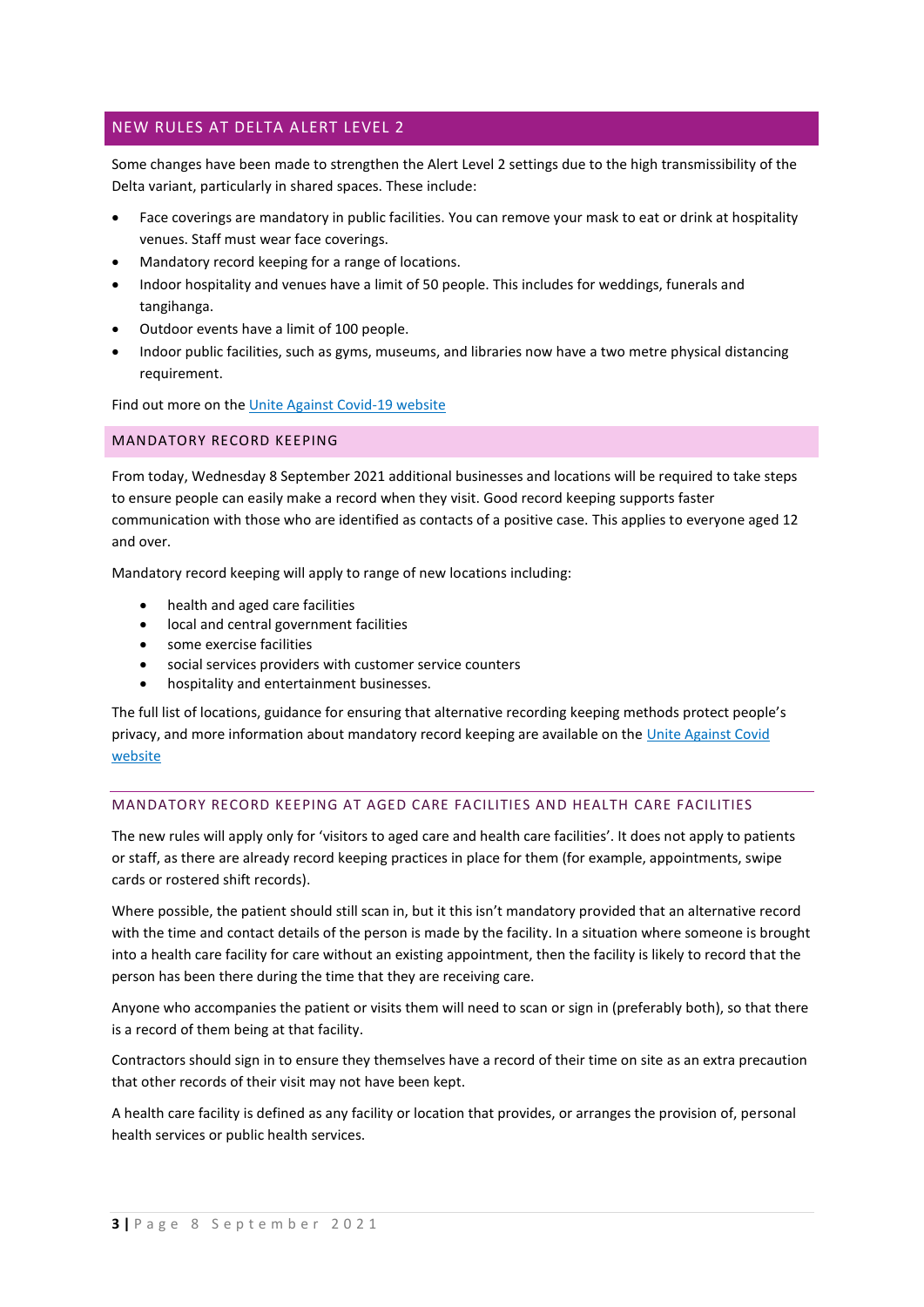# UPDATED GUIDANCE FOR AGED CARE PROVIDERS

Guidance for aged care providers has been updated for Alert Level 2 – see **attached**. You can view the guidance on the Ministry of Health website here: [Aged care providers](https://www.health.govt.nz/our-work/diseases-and-conditions/covid-19-novel-coronavirus/covid-19-information-health-professionals/covid-19-aged-care-disability-and-hospice-providers/covid-19-aged-care-providers) and here: Guidance at Alert Level 2 for [Aged care providers](https://www.health.govt.nz/our-work/diseases-and-conditions/covid-19-novel-coronavirus/covid-19-information-health-professionals/covid-19-aged-care-disability-and-hospice-providers/covid-19-aged-care-providers/guidance-alert-level-2-aged-care-providers)

## INFORMATION SHEET FOR PEOPLE WHO HAVE BEEN TESTED

With a strong emphasis on testing, the Ministry of Health has produced an information sheet to tell people what they need to do if they've just been tested.

The information sheet is **attached** and can also be found here: [https://www.health.govt.nz/system/files/documents/pages/you\\_just\\_got\\_tested\\_information\\_sheet\\_-](https://www.health.govt.nz/system/files/documents/pages/you_just_got_tested_information_sheet_-_30_aug_2021.pdf) [\\_30\\_aug\\_2021.pdf](https://www.health.govt.nz/system/files/documents/pages/you_just_got_tested_information_sheet_-_30_aug_2021.pdf)

# COVID-19 UPDATES THROUGH ĀWHINA APP

In the last few weeks there have been many updates to COVID-19 healthcare and disability information for the healthcare sector on the Ministry of Health website. You can stay up to date by receiving notifications through the Āwhina app when content is updated.

Download the app on your phone or tablet from App Store or Google Play. More information here: [https://www.health.govt.nz/our-work/diseases-and-conditions/covid-19-novel-coronavirus/covid-19](https://www.health.govt.nz/our-work/diseases-and-conditions/covid-19-novel-coronavirus/covid-19-information-health-professionals/covid-19-awhina-app) [information-health-professionals/covid-19-awhina-app](https://www.health.govt.nz/our-work/diseases-and-conditions/covid-19-novel-coronavirus/covid-19-information-health-professionals/covid-19-awhina-app)

# ADVICE FOR WHĀNAU AT ALERT LEVEL 2

Face coverings are mandatory when inside public facing venues. You can however remove your face covering to eat and drink at hospitality venues. This will have a significant impact on preventing transmission.

Everyone aged 12 and over must keep a record of where they have been when visiting certain places. This is so contact tracing can happen quickly. You can do this by using the NZ COVID Tracer app or by keeping your own record. No matter how you do it, just make sure you keep track of where you go, when you go there, and who you see.

You can hold social gatherings for weddings, civil union ceremonies, birthdays, and tangihanga, but they are limited to 50 people for indoor venues and 100 people for outdoor venues.

Indoor facilities, like gyms and libraries, must now ensure physical distancing of at least two metres is kept at all times. This brings these venues into alignment with current rules for other public venues like retail stores and supermarkets.

Lastly, unchanged Alert Level 2 settings remain. There are no restrictions on who can be included in your household bubble. You can go to mahi, and all businesses and services can open but legally must follow public health rules. Ka mutu, early learning services, schools, kura and tertiary education facilities are open to everyone.

If you have any symptoms, you must get tested wherever you are in Aotearoa. Please call Healthline or your health provider if this is you and they'll provide advice on getting tested.

#### FUNERALS AND TANGIHANGA AT ALERT LEVEL 2

Updated guidance is now available and is **attached**. It can also be found here: [https://www.health.govt.nz/system/files/documents/pages/alert-level-2-deaths-funerals-tangihanga-info](https://www.health.govt.nz/system/files/documents/pages/alert-level-2-deaths-funerals-tangihanga-info-families-whanau-7-september-2021.pdf)[families-whanau-7-september-2021.pdf](https://www.health.govt.nz/system/files/documents/pages/alert-level-2-deaths-funerals-tangihanga-info-families-whanau-7-september-2021.pdf)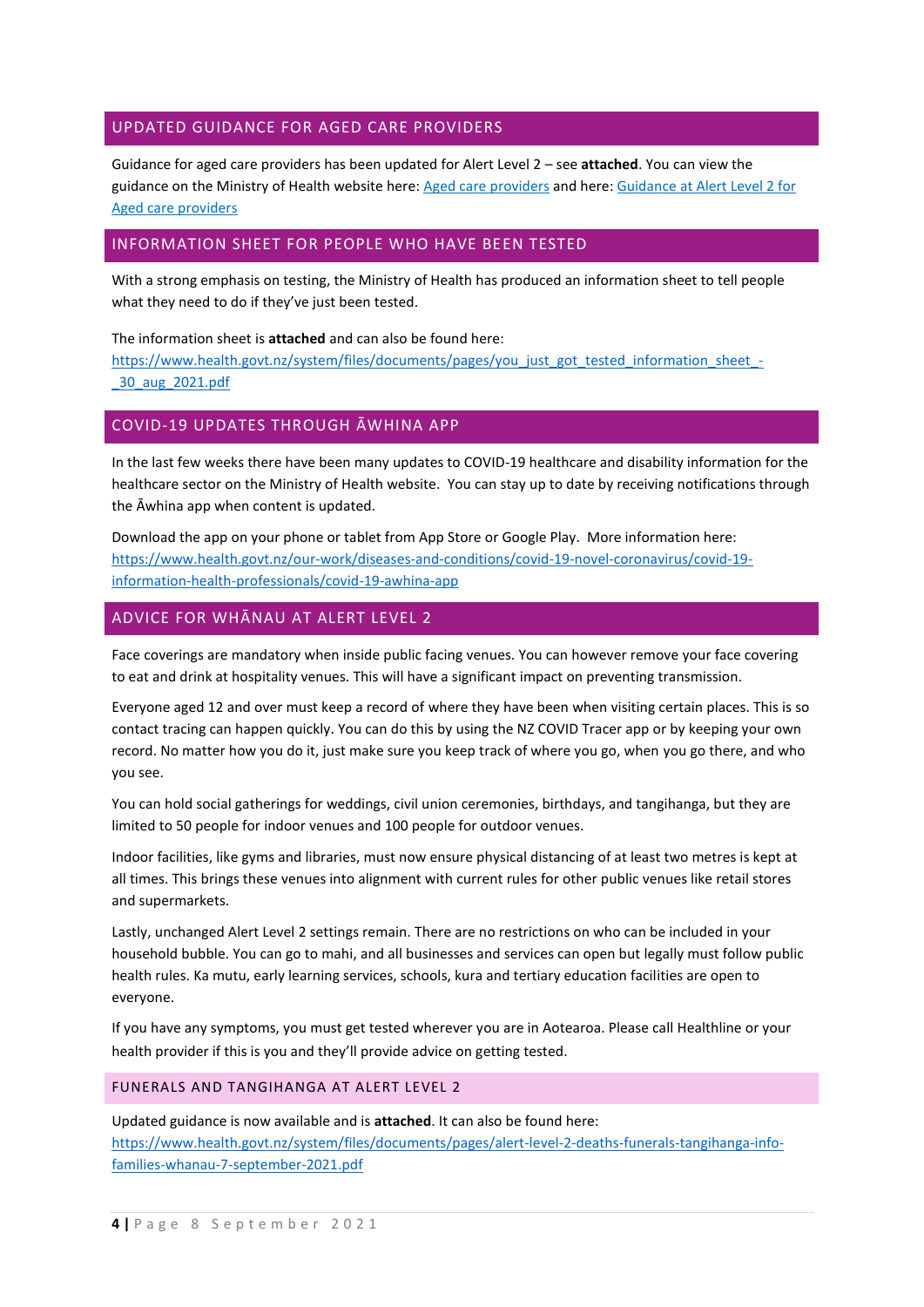# COVID-19 VACCINATIONS – DISABILITY COMMUNITY UPDATE

Some people may require support to make a decision about receiving the Covid-19 Vaccination. Everyone has the right to make decisions and give informed consent. Everyone also has the right to access easy to understand information and support to help them make their decision.

The Personal Advocacy and Safeguarding Adults Trust [\(http://www.patrust.net.nz/\)](https://urldefense.com/v3/__http:/www.patrust.net.nz/__;!!A3teau8g8Q!EBt0NwoYRFYh9N66D8w_qyCzbjIppPg9nxJsjzPkdYxX_V__GmtZdhQfER5odIKJ453C$) can work with disabled people nationwide who may require help with their decision about the Covid-19 vaccination. This includes people with a learning disability, neurodiversity or cognitive impairment.

- If you already have trusted whānau and supporters to help you make this decision, they can coach you on how to use a Supported Decision Making approach.
- If you do not have any other trusted whānau or supporters, they can help you to understand, make, and record this important decision.
- Anyone can make a referral. For more information call or email: 0800 728 7878 [safeguardingadults@PASAT.org.nz](mailto:safeguardingadults@PASAT.org.nz)

## MASK WEARING AND EXEMPTIONS

This is repeated information, but given the contagious nature of the Delta variant, it is mandatory for everyone aged 12 and over to wear a face covering when visiting any business or service currently open at Alert Level 2. Wearing a face covering is about keeping yourself and others safe.

Exemption cards for face coverings are still active and available. Some people who have a disability or health condition may not be able to wear a face-covering safely or comfortably. If you cannot wear one, you can get an exemption card. You can show your exemption card when needed, for example to a bus driver. You do not need to have an exemption card, but you may feel more comfortable showing something official to confirm you cannot wear a face covering.

To get an exemption card you can contact Disabled Persons Assembly NZ on 04 801 9100 or at [info@dpa.org.nz](mailto:info@dpa.org.nz)

# UIKE KATOANGA'I 'O E LEA FAKA-TONGA – TONGA LANGUAGE WEEK



There are approximately 300-350,000 Tongans worldwide, including those who live in Aotearoa – both immigrants and New Zealand-born. Alfred Soakai, Pacific equity lead for the 2DHB COVID-19 response team was born and raised in Tonga before moving to New Zealand in 2019 to be with his wife and children.

He joined the COVID Response Team this year, and says his role is "all about promoting equity for Pacific people, factoring it into decisions made and plans being put in place."

"Our communities are most at risk with COVID," he says. "We see that during community outbreaks time and time again in Aotearoa. Our people need to get vaccinated, to protect ourselves, our families and our communities."

The best part of his job is "seeing our Pacific communities rallying together and coming forward during the vaccination festival events we've been running across Wellington."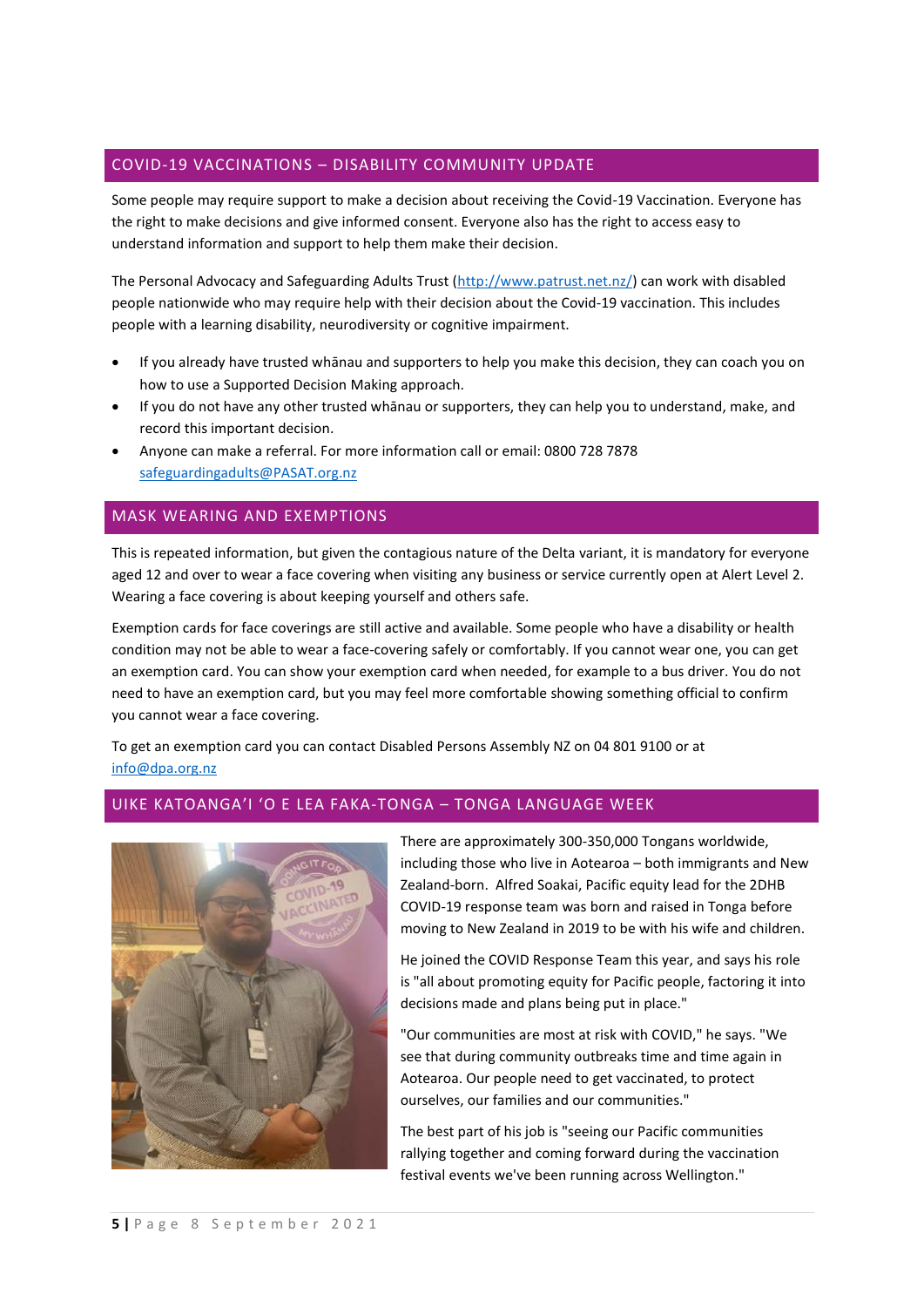Alfred says Tongan language week is "a time to reflect on our heritage. It serves as a reminder on how we're doing in passing our heritage to our children, informing them of they come from. Whether it's language, or other parts of our culture, this is the perfect time to do that. As we take our journeys into the future, it's good to know where we came from."

- Due to COVID-19 Alert Levels across Aotearoa Uike Kātoanga'i 'o e lea faka-Tonga Tonga Language Week will be celebrated online. Some online events and activities will be streamed online on the official NZ [Tonga Language Week Facebook page.](https://www.facebook.com/nztongalanguageweek)
- Porirua City Council will be [streaming events](https://www.facebook.com/PCC.PoriruaCityCouncil) including important discussions on education, traditional Tongan dances and a talk on how to make a Tongan traditional kakala necklace.
- Download and print [Tongan language cards,](https://www.mpp.govt.nz/assets/Pacific-Language-Cards/Lea-Faka-Tonga-Language-Cards.pdf) featuring a pronunciation guide, the alphabet, everyday phrases, a short prayer and hymn.
- Find out more about Tongan language week on the [Ministry of Pacific Peoples website.](https://www.mpp.govt.nz/programmes/pacific-language-weeks/tonga-language-week-2021/)
- Discover Tongan [COVID-19 vaccination resources](https://covid19.govt.nz/iwi-and-communities/translations/tongan/) here: https://covid19.govt.nz/iwi-andcommunities/translations/tongan/

# HEALTH AND DISABILITY SECTOR REVIEW – UPDATE FROM THE TRANSITION UNIT

Stephen McKernan, Director of the Transition Unit, is sending monthly updates covering work in progress. Key points are that health services continue as normal as reforms progress, that a consumer voice framework – Partners in Care – is being established in partnership with Health Quality and Safety Commission to ensure people and whānau have a meaningful say in the design and delivery of health services, and to give certainty to all providers as to the status of their contracts.

Board appointments are expected to be announced sometime this month.

Simon Everitt has been appointed as Director, Public Health Agency Establishment focusing on establishing the interim Public Health Agency within the Ministry of Health. The Agency will be the first component of the new Ministry to be designed as part of the wider health reforms.

The search for interim chief executives is underway and advertising is likely to appear during September.

#### LOCALITIES

Localities is the term being used for the 'nationally coordinated, locally-driven' aspect of the future health system, and is a term our two DHBs have used for some time. The Transition Unit has been gathering insights from a range of sources including DHBs, PHOs, the GM Maori networks and other stakeholder groups as well as engaging with a kaupapa Maori reference group, Pacific providers and other community-based providers.

The findings have reinforced the importance of local relationships and the time and investment required to build trust. Alongside the discovery phase, the Transition Unit is also working on developing an approach to prototyping the locality model with a small number of initial locations. This includes confirming the initial selection principles, criteria and process. The prototypes are intended to be the first localities in the future system and will provide critical insight and feedback to help refine the approach before implementation more widely across the system. The prototypes are planned to be up and running in early 2022.

#### ENGAGING WITH IWI MAORI PARTNERSHIP BOARDS

A series of hui are planned to explore the future role and functions of Maori Partnership Boards in the future health system. These were planned kanohi ki te kanohi face-to-face but challenges due to COVID-19 lockdowns means the hui will now be virtual.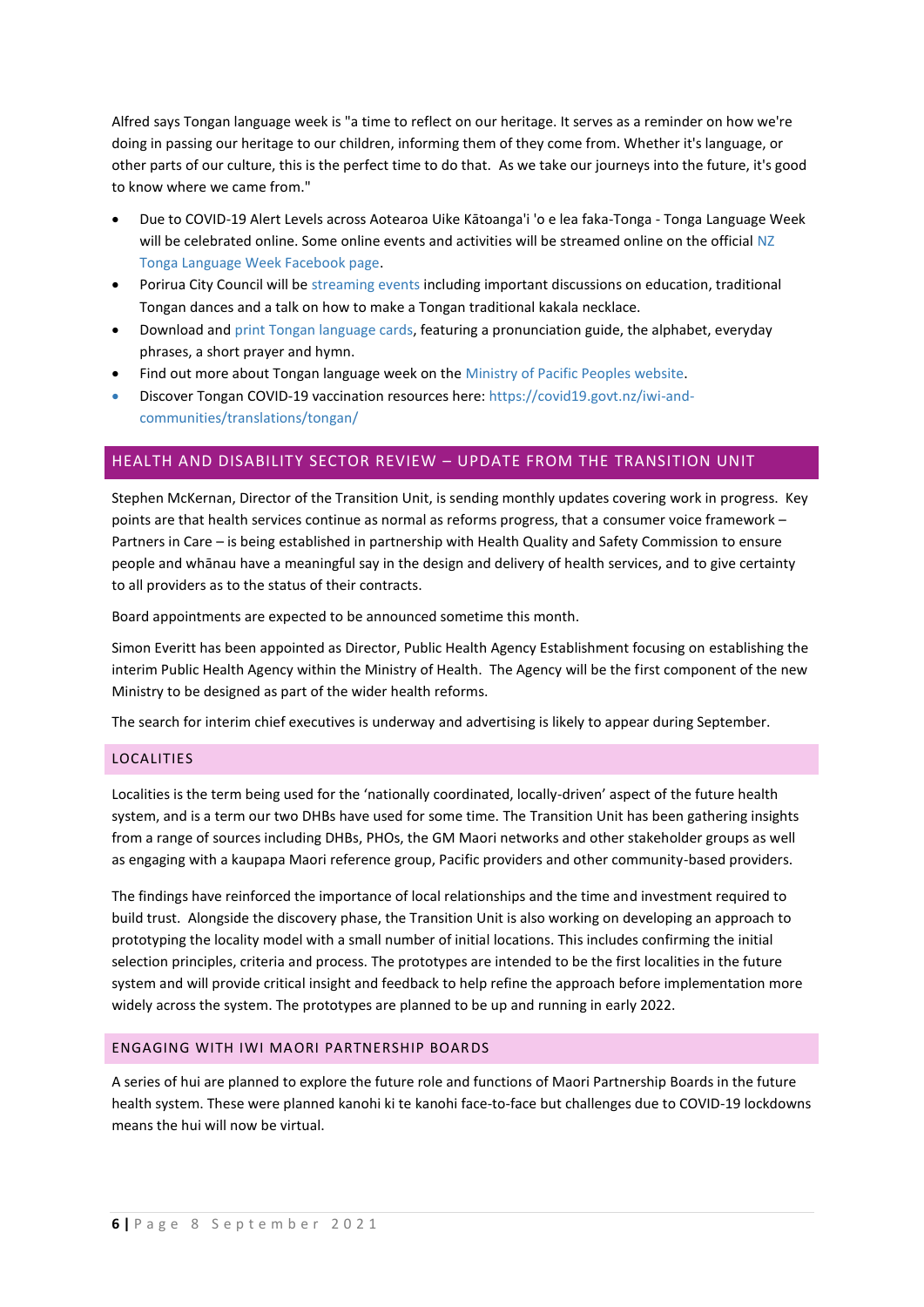#### NZ HEALTH CHARTER

The Transition Unit is planning a two-phased approach to engage with the sector on the Charter.

Phase one, which will run from September to December 2021, will focus on exploring ways the Unit can get ideas and test assumptions for developing the Charter with key stakeholder groups such as unions, industry/peak bodies and other sector representative groups.

This will be followed by a second phase, between January to May 2022, which will be much more extensive and will include extensive engagement with the wider health workforce, through the form of face-to-face workshops, surveys and a mixture of other online and face-to-face methods.

#### EXISTING CONTRACTS

Once Health NZ and the Māori Health Authority are legally established in July 2022, there will be some changes.

Agreements held by DHBs will be vested in Health NZ under the Health Sector (Transfers) Act on 1 July 2022. DHBs and the Ministry of Health will ensure that all providers are certain as to the status of their contracts by December 2021.

Selected agreements will be transferred to the Māori Health Authority to be managed and commissioned. Decisions about which agreements will transfer will be subject to advice to the incoming interim Māori Health Authority and will be communicated to providers in the new year.

#### **SUBSCRIBE**

Further information about the progress of the health reforms is available on the [Transition Unit](https://urldefense.com/v3/__https:/dpmc.govt.nz/our-business-units/transition-unit/response-health-and-disability-system-review__;!!A3teau8g8Q!HoJA5LbHA_tqioz-SKgMs8pUB05PQyguBPsNrk7CeDTkMJ0e6MdHpzik92Jc0WODPvGt$) pages of the DPMC website. [Link to subscribe to this newsletter.](https://urldefense.com/v3/__https:/mailchi.mp/bb1f7117187e/transition-unit-updates__;!!A3teau8g8Q!HoJA5LbHA_tqioz-SKgMs8pUB05PQyguBPsNrk7CeDTkMJ0e6MdHpzik92Jc0RZe09A-$)

## FEEDBACK SOUGHT ON CONTENT FOR THE NEXT DISABILITY SURVEY

Statistics NZ is asking New Zealanders what data they would like to see about disabled people, as part of consultation for the upcoming 2023 Disability Survey.

Public consultation on the content of the Disability Survey will began on Monday 6 September and will end at 5pm on Friday 29 October 2021.

The Disability Survey is the primary source for estimating how many disabled people are in New Zealand. It also provides information on the experiences of disabled people, and how well they are faring across a range of housing, economic, and wellbeing outcomes. The Disability Survey is a key source of information that government and other organisations use to understand the needs of disabled people and plan services for them.

More information can be found here: [Disability Survey 2023: Consultation](https://www.stats.govt.nz/consultations/disability-survey-2023-consultation)

#### WĀAHINE CONNECT REGISTRATIONS OPEN

Registrations for the Wāhine Connect September mentoring cohort are now open. This is an New Zealandbased charitable trust designed to support women working in the health sector. Their primary function is to match women looking for advice and support to mentors across the country, and provide a structured mentoring programme[. See their website for further details.](https://www.wahineconnect.nz/join-us)

For any questions on the programme feel free to contact Programme Manager Tash Crosby [tash@wahineconnect.nz](mailto:tash@wahineconnect.nz)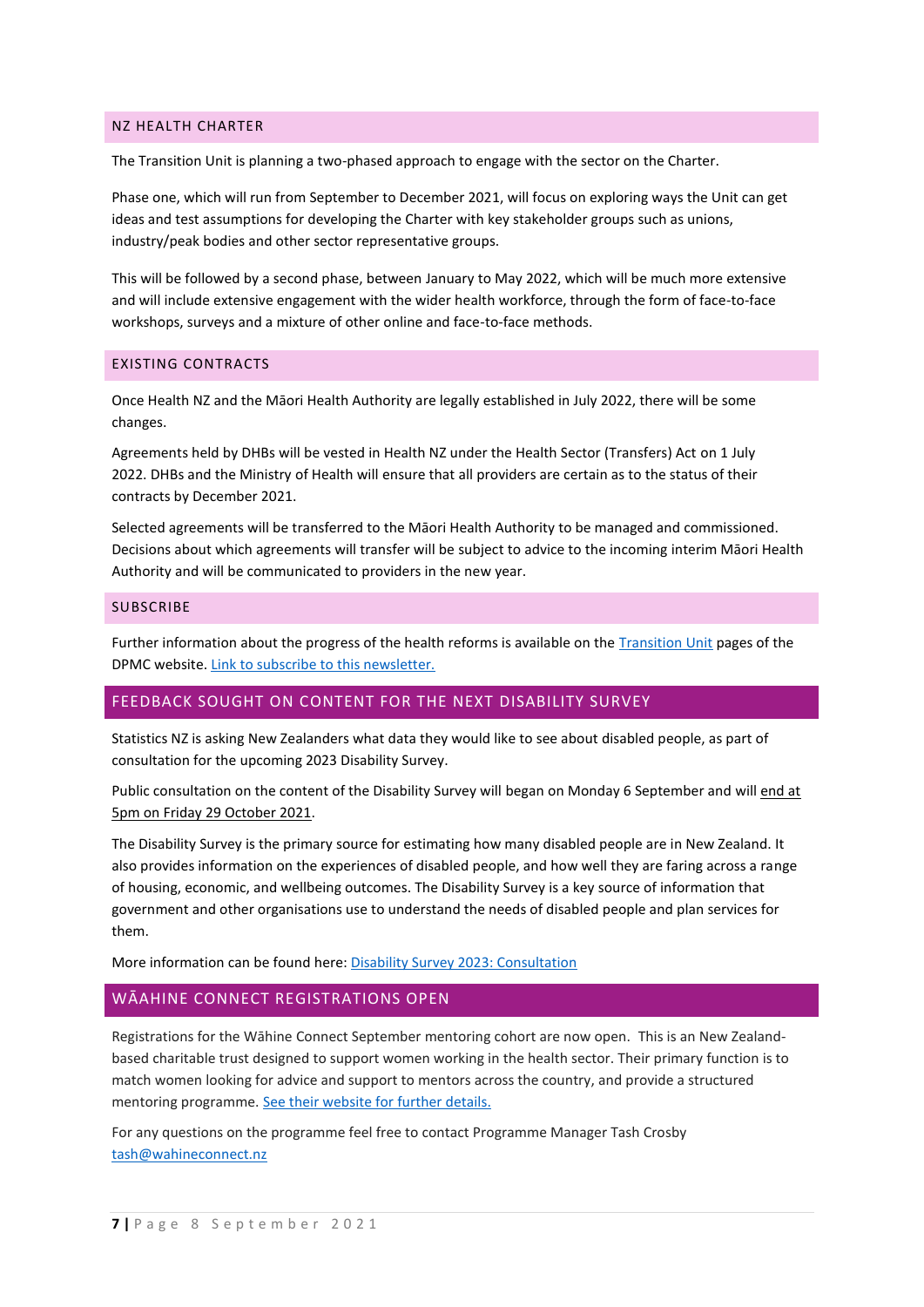# PACIFIC HEALTH REVIEW

Pacific Health Review Issue 30 is attached, covering a range of topics regarding Pacific people living in Aotearoa New Zealand, including declining alcohol consumption, the inequity of access to contraception for women, and barriers to health care access for Pacific communities. It can also be viewed online here: [https://www.pacifichealthreview.co.nz/ph/Publications/Recent-Reviews/Pacific-Health/Pacific-Health-Review-](https://www.pacifichealthreview.co.nz/ph/Publications/Recent-Reviews/Pacific-Health/Pacific-Health-Review-Issue-30.aspx)[Issue-30.aspx](https://www.pacifichealthreview.co.nz/ph/Publications/Recent-Reviews/Pacific-Health/Pacific-Health-Review-Issue-30.aspx)

## TRUSTED COVID-19 SOURCES AND NEW PORTAL FOR WHANAU MAORI

Last week [a new portal was launched on the Te Puni Kôkiri website](https://urldefense.com/v3/__https:/www.tpk.govt.nz/en/whakamahia/covid-19-information-for-maori__;!!A3teau8g8Q!Av2Rx9w9N6nxQFefjmuNSvXXv-_lvV6SNNUjHN5DG7l7E799F3HSP0O_on1eLJNodLpM$) to bring together all the COVID-19 information relevant to whānau Māori. The portal includes updated information on COVID-19 and the vaccination rollout, resources for whānau, as well as links to important information across the web.

This new portal will be a one-stop-shop for whānau, reducing the time it takes for them to get the help they need.

Other trusted sources of information on COVID-19 and the vaccine – the [Ministry of Health](https://urldefense.com/v3/__https:/www.health.govt.nz/our-work/diseases-and-conditions/covid-19-novel-coronavirus?mega=Our*20work&title=COVID-19__;JQ!!A3teau8g8Q!Ak3kQjLMHc3kqKKrx_Awr7vmEdSr1IEweKkosw4fxqi3bqhES2oaSm8_Z4UUsz-SGXHI$) website, [Unite](https://urldefense.com/v3/__https:/covid19.govt.nz/__;!!A3teau8g8Q!Ak3kQjLMHc3kqKKrx_Awr7vmEdSr1IEweKkosw4fxqi3bqhES2oaSm8_Z4UUswa43-Me$)  [Against COVID](https://urldefense.com/v3/__https:/covid19.govt.nz/__;!!A3teau8g8Q!Ak3kQjLMHc3kqKKrx_Awr7vmEdSr1IEweKkosw4fxqi3bqhES2oaSm8_Z4UUswa43-Me$) channels[, Karawhiua](https://urldefense.com/v3/__https:/karawhiua.nz/__;!!A3teau8g8Q!Ak3kQjLMHc3kqKKrx_Awr7vmEdSr1IEweKkosw4fxqi3bqhES2oaSm8_Z4UUs7XEc5cX$) channels, the [Te Puni Kōkiri 'COVID](https://urldefense.com/v3/__https:/www.tpk.govt.nz/en/whakamahia/covid-19-information-for-maori__;!!A3teau8g8Q!Ak3kQjLMHc3kqKKrx_Awr7vmEdSr1IEweKkosw4fxqi3bqhES2oaSm8_Z4UUs_q-vGqf$)-19 Information for Māori' portal, and [Positively Pacific,](https://positivelypacific.org.nz/) the Pacific health information hub for the Wellington region.

## NGA TOHU ANGITU: CELEBRATING SUCCESS AWARDS DEADLINE EXTENDED

The response to COVID-19 over the last few weeks has inevitably impacted on people's ability to focus on nominations. For that reason the nominations period for the Ngā Tohu Angitu Celebrating Success Awards 2021 has been extended by two weeks for both HVDHB and CCDHB.

- **The new closing date for entries to the CCDHB awards is Friday 24 September.**
- **The new closing date for entries to the HVDHB awards is Friday 1 October.**

Please note the nomination is a simple process which involved writing a short paragraph only, and perhaps a photo if you have one. So if you know a person or team deserving acknowledgement for their mahi, [fill in this](https://www.surveymonkey.com/r/L5SCC3G)  [simple online form](https://www.surveymonkey.com/r/L5SCC3G) You will need to show who has benefited, and how, and you can nominate yourself. [Find](http://www.huttvalleydhb.org.nz/assets/what-makes-a-good-nomination.pdf)  [out what makes a great nomination](http://www.huttvalleydhb.org.nz/assets/what-makes-a-good-nomination.pdf) in the **attached** pdf.

More information can be found here, including past winners, and a tip sheet for what makes a great nomination.

## FIVE WAYS TO WELLBEING

The Five Ways to Wellbeing were created as a result of the New Economics Foundation's Foresight Project on Mental Capital and Wellbeing research report. The review found that building five actions into day to day lives is important for the wellbeing of individuals, families, communities and organisations. You can introduce these acitons into your life, any time, to begin to feel the benefits. Whakatokia nga rautaki mama nei ki to ao kia rongo ai koe I nga painga.

Wellbeing resources can be access here:<https://mentalhealth.org.nz/five-ways-to-wellbeing>

The report on the Foresight project looking at how to improve mental capital and mental wellbeing can be found here:<https://www.gov.uk/government/collections/mental-capital-and-wellbeing#final-project-report>